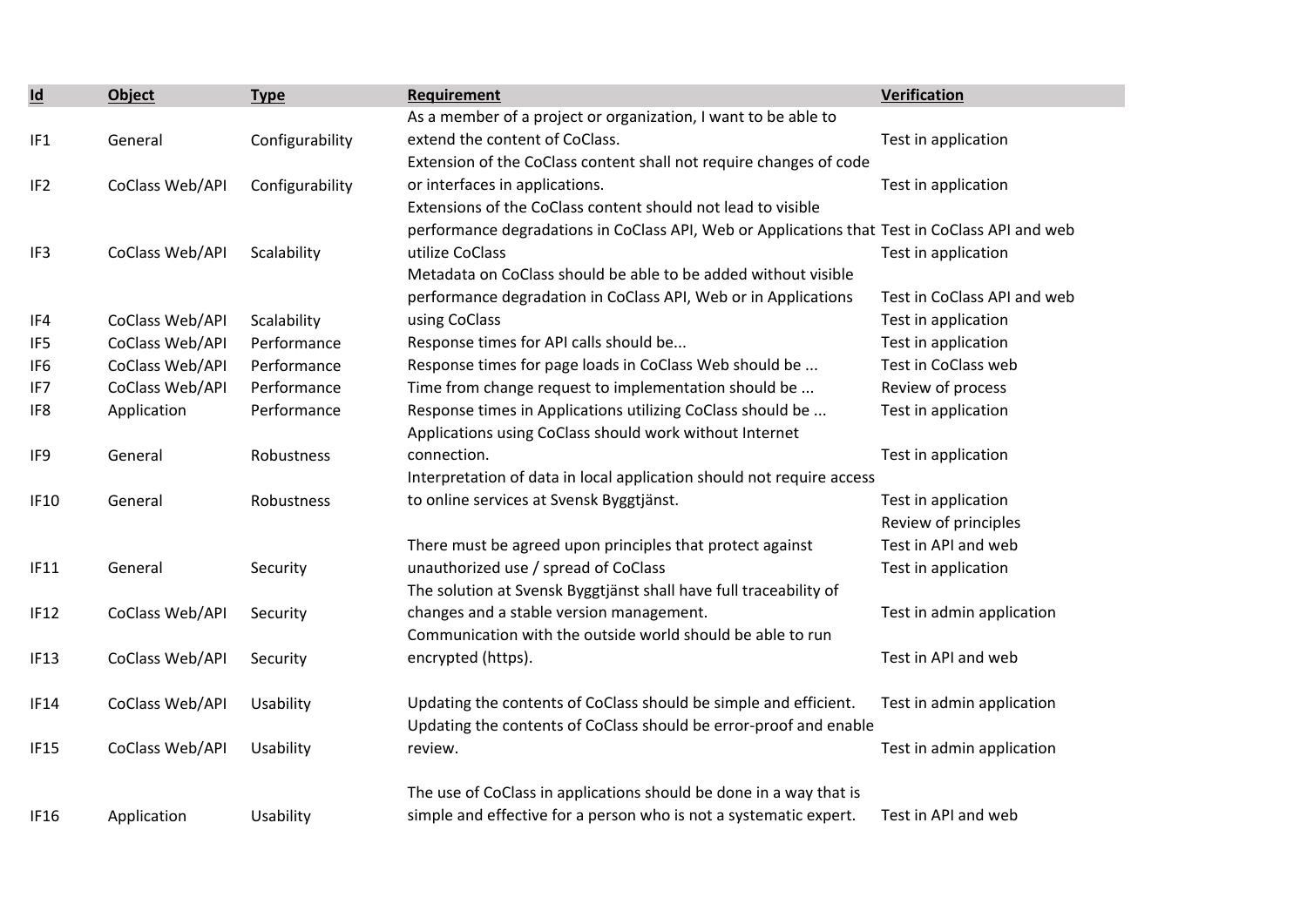|                  |                    |                  | CoClass services at Svensk Byggtjänst shall be available through      |                                   |
|------------------|--------------------|------------------|-----------------------------------------------------------------------|-----------------------------------|
| IF17             | CoClass Web/API    | Availability     | standard Web protocols (http). "Up Times" ??                          | Test of API                       |
|                  |                    |                  | In applications that use CoClass, online access to services at Svensk |                                   |
| IF <sub>18</sub> | Application        | Availability     | Byggtjänst should not be required.                                    | Test in application               |
|                  |                    |                  | Data exchange between CoClass services at Svensk Byggtjäbst and       |                                   |
|                  |                    |                  | applications shall be based on accepted standard both with regard     |                                   |
| <b>IF19</b>      | CoClass Web/API    | Interoperability | to API (interface) and vocabulary / format for data exchange.         | <b>Test of API</b>                |
|                  |                    |                  | In communication between applications, the CoClass information        |                                   |
|                  |                    |                  | must be clear and unambiguous without possibility for                 | Test of data exchange between     |
| IF <sub>20</sub> | General            | Interoperability | misunderstandings                                                     | applications                      |
|                  |                    |                  | As a developer I want to have the possibility to read the full        | All questions, parameters and     |
|                  |                    |                  | documentation of all questions, parameters and responses that         | respones are provided with full   |
|                  |                    |                  | the CoClass API provides, so that it's easier to build solutions that | documentation on                  |
| IF <sub>21</sub> | CoClass Web/API    | Usability        | consume the API                                                       | https://coclassapi.byggtjanst.se/ |
|                  |                    |                  | As a developer I want to have the information of where I can ask      |                                   |
|                  |                    |                  | questions about the CoClass API, so that I can understand things      | Information on                    |
| IF22             | CoClass Web/API    | Usability        | that are unclear.                                                     | https://coclassapi.byggtjanst.se/ |
|                  |                    |                  | As a developer I want to have a change log of new functionalitets     |                                   |
|                  |                    |                  | in the CoClass API between version, so that I can see what I need     | Information on                    |
| IF <sub>23</sub> | CoClass Web/API    | Usability        | to change/update in my software.APlet                                 | https://coclassapi.byggtjanst.se/ |
|                  |                    |                  | There should be a relation to the format fi2xml and that format       | Be able to apply, verify and      |
| IF <sub>24</sub> | Industry practices |                  | need of classlists                                                    | handle CoClass in fi2xml.         |
|                  |                    |                  | What Svensk Byggtjänst delivers within its coclass service should     |                                   |
|                  |                    |                  | be clearly defined. It is important that the delimitation between SB  |                                   |
| IF <sub>25</sub> | Industry practices |                  | and the suppliers of appplications is clear                           | Clear agreement is made           |
| IF <sub>26</sub> | CoClass Web/API    | Security         | Licensing of CoClass API users                                        |                                   |
| IF <sub>27</sub> | Application        | Security         | Manage access to the CoClass API via some type of license token       |                                   |
|                  |                    |                  | Authorization control for accessing structures, templates and         |                                   |
| IF <sub>28</sub> | CoClass Web/API    | Security         | recipes                                                               |                                   |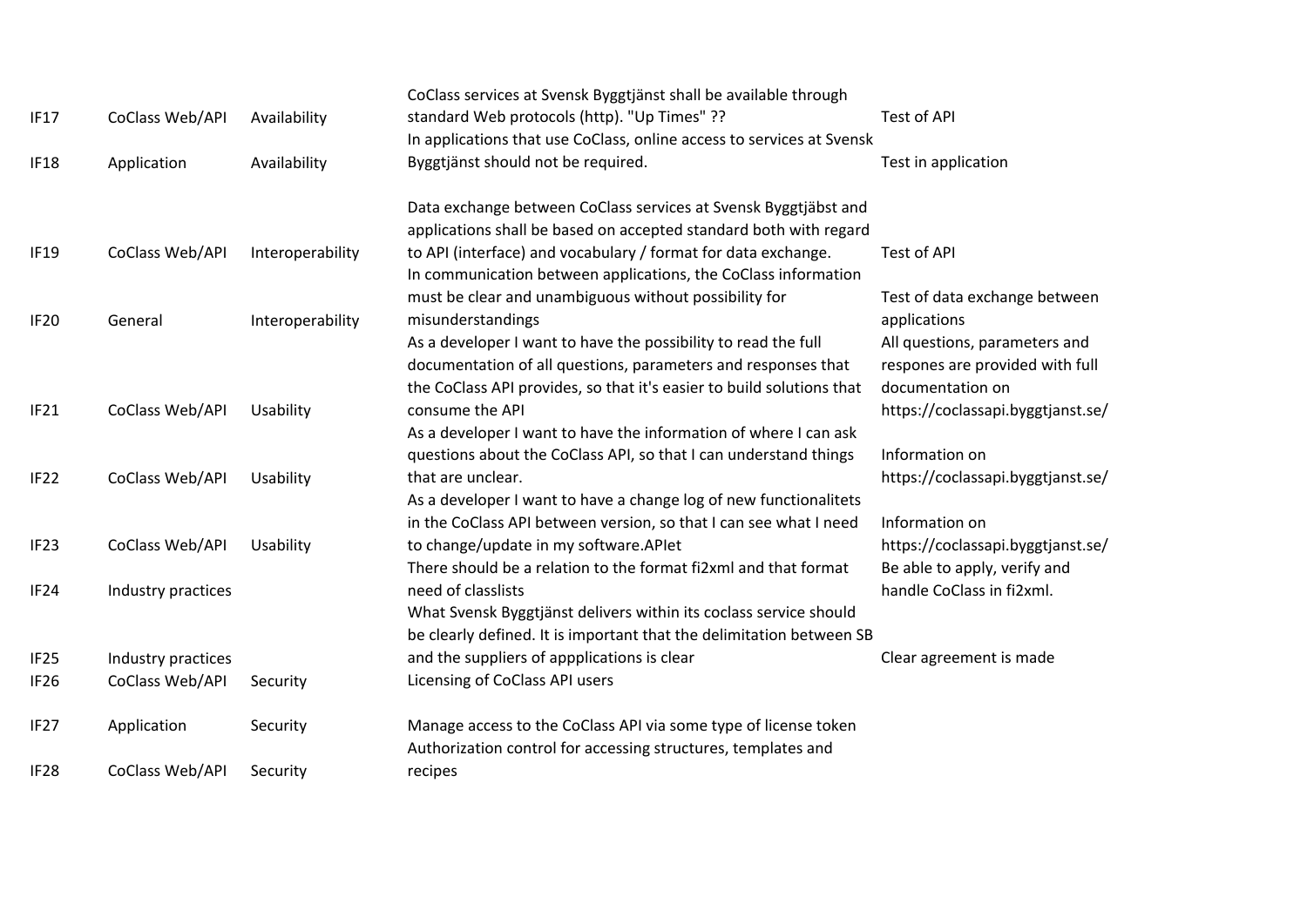| IF <sub>29</sub> | CoClass Web/API | Robustness       | As a user of CoClass, I want to be able to use a specific version of<br>CoClass during a long period of time, say 50 years. This is<br>important for asset managment systems so that the information is<br>constistent.<br>As a developer, I want to download the classification to my system<br>so theres no demand for a constant connection to the CoClass<br>service. Also solve any restrictions for saved data only in a specific | Start with a version of CoClass and<br>skip a new update but still retrive<br>only the old CoClass information.<br>Verify by download a set of<br>classification and remove the |
|------------------|-----------------|------------------|-----------------------------------------------------------------------------------------------------------------------------------------------------------------------------------------------------------------------------------------------------------------------------------------------------------------------------------------------------------------------------------------------------------------------------------------|---------------------------------------------------------------------------------------------------------------------------------------------------------------------------------|
| IF32             | General         | Availability     | country.                                                                                                                                                                                                                                                                                                                                                                                                                                | connection. Is it still working?                                                                                                                                                |
|                  |                 |                  | As a user of CoClass, I want to expand the CoClass definitions                                                                                                                                                                                                                                                                                                                                                                          |                                                                                                                                                                                 |
|                  |                 |                  | during a project but not be able to delete the old ones that are                                                                                                                                                                                                                                                                                                                                                                        |                                                                                                                                                                                 |
| IF33             | General         | Robustness       | used. This makes the data consistent.                                                                                                                                                                                                                                                                                                                                                                                                   | 7                                                                                                                                                                               |
|                  |                 |                  |                                                                                                                                                                                                                                                                                                                                                                                                                                         | Define how CoClass and its service                                                                                                                                              |
|                  |                 |                  | As a user of CoClass, I want the version handling in CoClass to be                                                                                                                                                                                                                                                                                                                                                                      | are updated and secure now that                                                                                                                                                 |
|                  |                 |                  | stable and predictable and it must follow the basic framework of                                                                                                                                                                                                                                                                                                                                                                        | the structures holds for the most                                                                                                                                               |
|                  |                 |                  | how it is built even if its necessary with major updates. This makes                                                                                                                                                                                                                                                                                                                                                                    | possible common future<br>demands.                                                                                                                                              |
| IF34             | General         | Robustness       | it user friendly for both users, developers and owners.                                                                                                                                                                                                                                                                                                                                                                                 |                                                                                                                                                                                 |
|                  | General         |                  | I want the solution to be so easy so all other users dont feel any<br>obstacle to start using it.                                                                                                                                                                                                                                                                                                                                       | ?                                                                                                                                                                               |
| IF35             |                 | Usability        | The software must have a user-friendly interface where only                                                                                                                                                                                                                                                                                                                                                                             |                                                                                                                                                                                 |
|                  |                 |                  | relevant parts from Coclass are shown in accordance with the                                                                                                                                                                                                                                                                                                                                                                            |                                                                                                                                                                                 |
| IF36             | General         | Usability        | current project / object                                                                                                                                                                                                                                                                                                                                                                                                                | Verify in applications                                                                                                                                                          |
|                  |                 |                  | As an application developer, I want to retrieve CoClass class data in                                                                                                                                                                                                                                                                                                                                                                   |                                                                                                                                                                                 |
|                  |                 |                  | a machine-readable format, so that I can extract information                                                                                                                                                                                                                                                                                                                                                                            |                                                                                                                                                                                 |
| IF37             | CoClass Web/API | Interoperability | relevant for my business case.                                                                                                                                                                                                                                                                                                                                                                                                          | Verify in CoClass API                                                                                                                                                           |
|                  |                 |                  | As an application developer, I want to retrieve a particular version                                                                                                                                                                                                                                                                                                                                                                    |                                                                                                                                                                                 |
|                  |                 |                  | of a CoClass class and all its children, so that I can cache data                                                                                                                                                                                                                                                                                                                                                                       |                                                                                                                                                                                 |
| IF38             | CoClass Web/API | Availability     | locally.                                                                                                                                                                                                                                                                                                                                                                                                                                | Verify in CoClass API                                                                                                                                                           |
| IF39             | CoClass Web/API | Security         | Backup for templates                                                                                                                                                                                                                                                                                                                                                                                                                    | Verify in CoClass Studio                                                                                                                                                        |
|                  |                 |                  | Version management. Question on what has changed between                                                                                                                                                                                                                                                                                                                                                                                |                                                                                                                                                                                 |
|                  |                 |                  | two versions on a table should be possible in order to list which                                                                                                                                                                                                                                                                                                                                                                       |                                                                                                                                                                                 |
| <b>IF40</b>      | General         | Interoperability | codes are added / changed                                                                                                                                                                                                                                                                                                                                                                                                               | Verify in CoClass Studio                                                                                                                                                        |